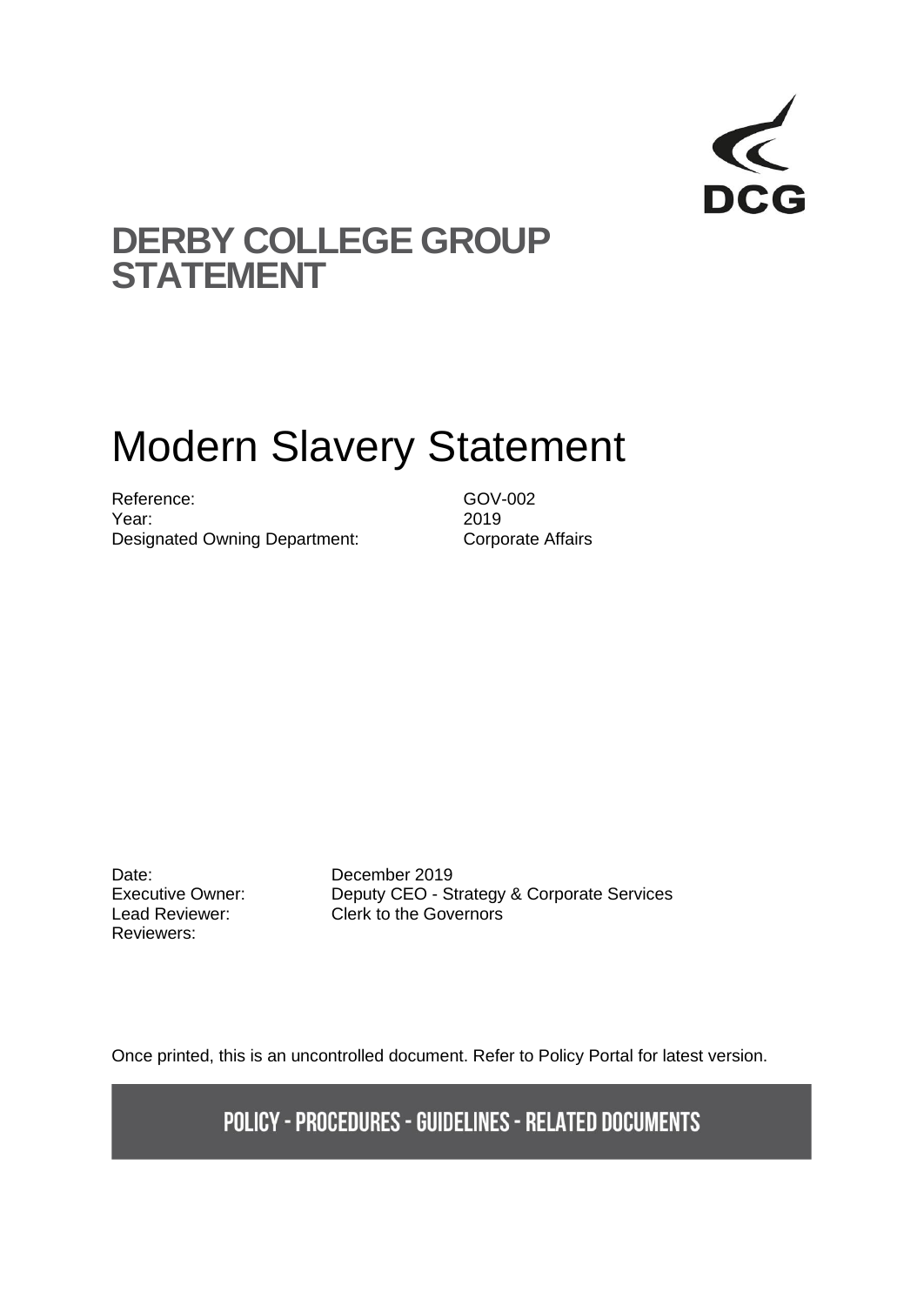# **Modern Slavery Statement, December 2019**

DCG is committed to tackling modern slavery and aims to do this by raising awareness and understanding of modern slavery and human trafficking amongst its employees and students, ensuring there is no modern slavery in the Group's own business and the Group's supply chains. The Group considers modern slavery prevention as part of a broader human rights agenda and as such engages with the wider community to promote individuals' protection.

### **Organisational Structure and Supply Chains**

### Organisational Structure

DCG primary business is the provision of education and skills training to individual students, employers and their employees and school pupils. In addition, the Group provides nursery care for children up to the age of **four**. Other activities include the leasing of premises for conference and events through a Group subsidiary – MBS Limited and the provision of cleaning services through DCG Services Limited. The Group is based in Derbyshire and operates from four main campuses – two within the City of Derby and two within the County of Derbyshire. The Group also provides community education in an outreach centre in the City of Derby and works directly on employer premises in the East and West Midlands.

# Employees and Supply Chain

The Group and its subsidiaries employs a range of suppliers, including seasonal and sessional employees. A breakdown for 2018/19 is provided below:

- An average of 937 people, 732 were teaching/teaching support employees;
- 109 sessional staff assigned to DCG for its main business of education and skills training;
- 33 temporary/seasonal employees of MBS Limited
- 37 employees of DCG Services Limited
- Around 4,000 suppliers and sub-contractors
- In 2018/19 the Group's turnover was around £51m, £7.1m was spent on goods and services.

#### **Responsibility for Anti-Slavery Initiatives**

The Group's Deputy Chief Executive takes overall responsibility for supporting and overseeing antislavery initiatives, and focussed responsibility is assigned as follows:

Student Support – Director of Services for Students Student Engagement – Head of Behaviour for Learning Employee Engagement – Executive Director of Human Resources Supplier Engagement – Procurement Manager

#### **Policies**

The Group has a review cycle for all policies and plans to incorporate expectations of Group employees, suppliers and others, as appropriate, at review stages. Policies currently in place that incorporate elements aimed at supporting the abolition of modern slavery are: Code of Conduct for Employees, Recruitment and Selection Policy, Health and Safety and Welfare at Work, Public Interest and Disclosure Policy, Safeguarding Policy and Financial Regulations. In addition, where a tender process takes place to appoint a new supplier, alongside standard questions, questions and requirements around social responsibility, sourcing and modern slavery are included.

The Suppliers' Handbook includes a statement to reflect the expectations contained within the Modern Slavery Act.

### **Due Diligence**

Given the nature of its core business, the Group does not deem modern slavery and human trafficking as high risk. However, the Group engages in activities aimed at tackling modern slavery and human trafficking and places a priority on raising awareness amongst its largest cohort of students, as part of positive citizenship, and those employer partners who support the Group's students. In addition, the